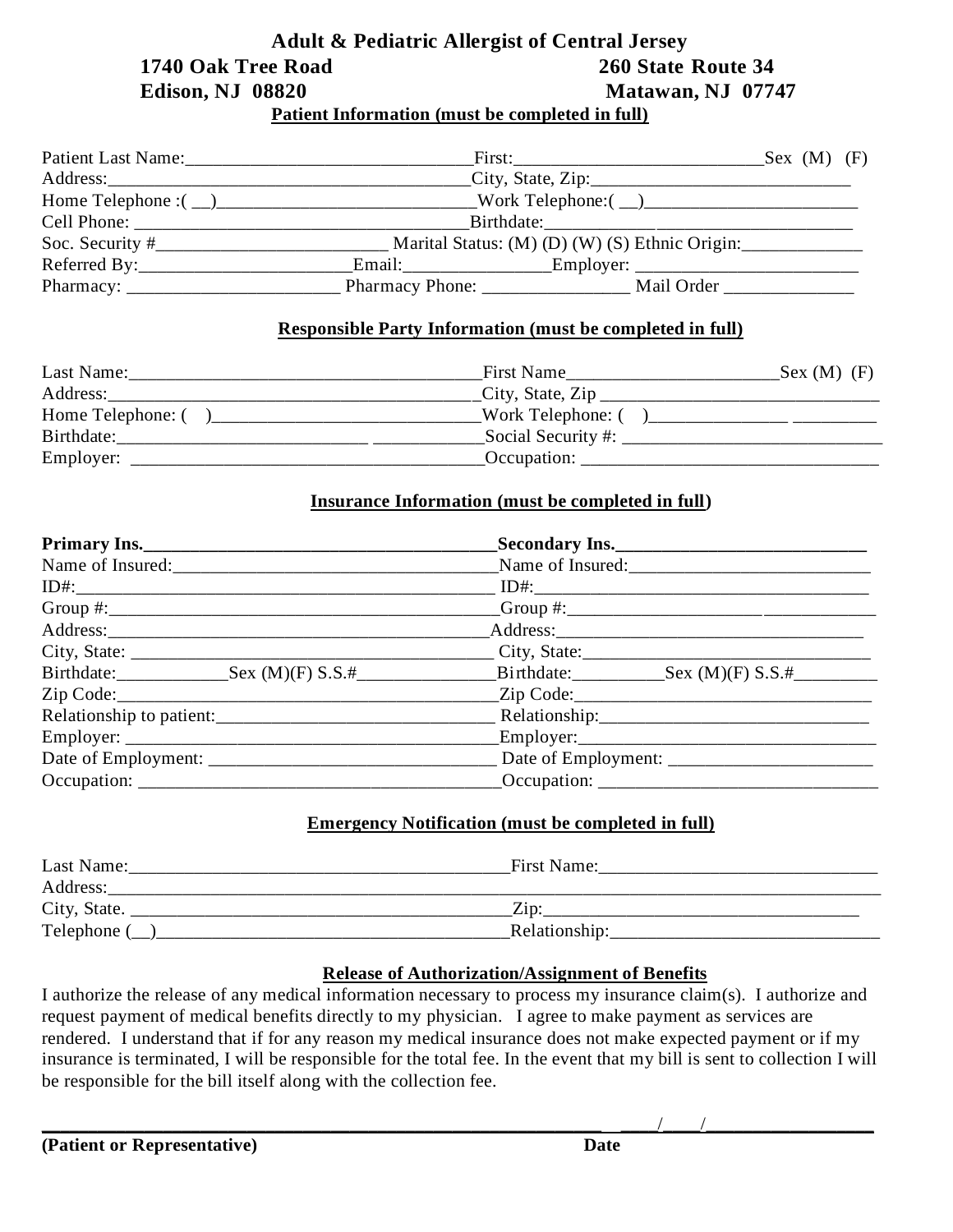|                                                                                                          |                                               |                                          | Adult & Pediatric Allergist of Central Jersey |                                                |  |
|----------------------------------------------------------------------------------------------------------|-----------------------------------------------|------------------------------------------|-----------------------------------------------|------------------------------------------------|--|
| Jayesh G. Kanuga, MD, FACAAI, FACA                                                                       |                                               | 1740 Oak Tree Road<br>260 State Route 34 |                                               |                                                |  |
| Ligaya V. Centeno, MD, FACAAI                                                                            |                                               | Edison, NJ 08820                         | Matawan, NJ 07747                             |                                                |  |
| Ruby C. Reyes, MD, FACAAI                                                                                |                                               |                                          | Tel: (732) 906-1717                           | Tel: (732) 566-0066                            |  |
| Diplomates American Board of Allergy & Immunology                                                        |                                               |                                          | Fax: (732) 906-1781                           | Fax: (732) 566-0046                            |  |
|                                                                                                          |                                               |                                          | <b>Initial Visit</b>                          |                                                |  |
| Name:                                                                                                    |                                               | DOB:                                     | Age:                                          | Sex Male/Female<br>Date:                       |  |
|                                                                                                          |                                               |                                          |                                               |                                                |  |
|                                                                                                          |                                               |                                          |                                               |                                                |  |
|                                                                                                          |                                               |                                          |                                               | PAST MEDICAL HISTORY                           |  |
| <b>ALL CURRENT MEDICINES</b>                                                                             | <b>Dose</b>                                   | Frequency                                |                                               |                                                |  |
|                                                                                                          |                                               |                                          |                                               | Hospitalizations: Age or Year                  |  |
|                                                                                                          |                                               |                                          |                                               |                                                |  |
|                                                                                                          |                                               |                                          |                                               |                                                |  |
|                                                                                                          |                                               |                                          |                                               |                                                |  |
|                                                                                                          |                                               |                                          | Surgeries:                                    |                                                |  |
| PREVIOUS ALLERGY OR ASTHMA MEDICATIONS:                                                                  |                                               |                                          |                                               |                                                |  |
|                                                                                                          |                                               |                                          |                                               |                                                |  |
|                                                                                                          |                                               |                                          |                                               |                                                |  |
|                                                                                                          |                                               |                                          |                                               |                                                |  |
|                                                                                                          |                                               |                                          | Birth/childhood history:                      |                                                |  |
|                                                                                                          |                                               |                                          |                                               | Problems present at birth $\Box$ Yes $\Box$ No |  |
| <b>Drug Allergies:</b>                                                                                   | Symptoms:                                     |                                          |                                               |                                                |  |
|                                                                                                          |                                               |                                          |                                               | Frequent illness as child $\Box$ Yes $\Box$ No |  |
|                                                                                                          |                                               |                                          |                                               |                                                |  |
| $\begin{array}{c} \text{Caused} \end{array}$                                                             |                                               |                                          |                                               |                                                |  |
| <b>Other Allergies:</b>                                                                                  |                                               |                                          |                                               |                                                |  |
|                                                                                                          |                                               |                                          |                                               |                                                |  |
|                                                                                                          |                                               |                                          | Prior Lab Results:                            |                                                |  |
|                                                                                                          |                                               |                                          |                                               |                                                |  |
|                                                                                                          |                                               |                                          |                                               |                                                |  |
| Immunizations up to date for the age: $\Box$ Yes $\Box$ No<br>Immunization Adverse Reactions: □ Yes □ No |                                               |                                          |                                               |                                                |  |
|                                                                                                          |                                               |                                          |                                               | To be completed by Nursing Staff:              |  |
| <b>Chronic Health Conditions:</b>                                                                        |                                               | Age or Year                              |                                               | Weight: __________                             |  |
|                                                                                                          | _______________________________Since ________ |                                          |                                               | Pulse: $\frac{2}{\sqrt{2}}$                    |  |
|                                                                                                          | ______________________________Since ________  |                                          |                                               |                                                |  |
|                                                                                                          |                                               |                                          |                                               |                                                |  |
|                                                                                                          |                                               |                                          |                                               |                                                |  |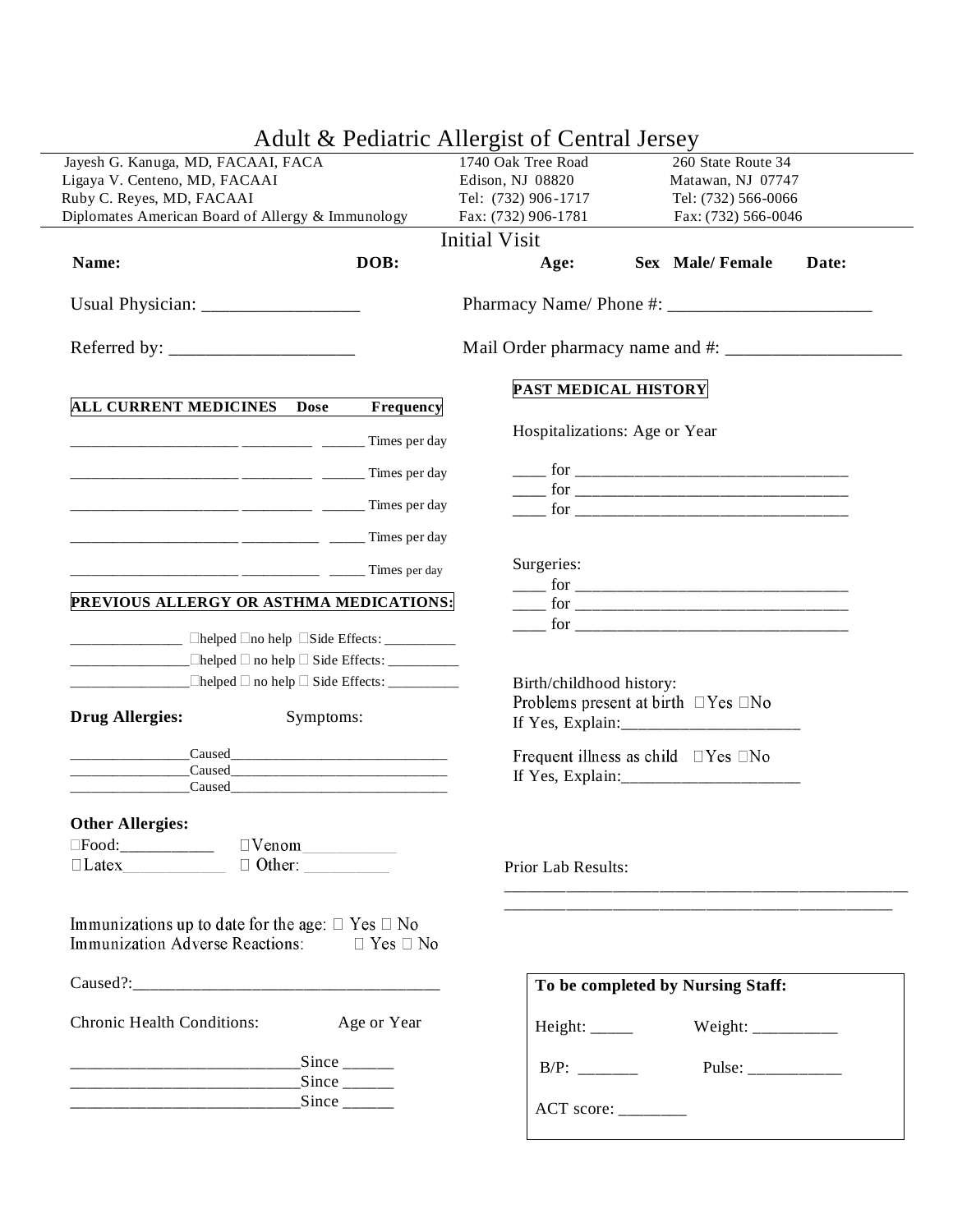Patient's Name: \_\_\_\_\_\_\_\_\_\_\_\_\_\_\_\_\_\_\_\_\_\_\_\_\_\_\_\_\_\_\_\_\_\_\_\_\_\_\_\_

| Mother                                                                                                                                                                                                                                               | <u>Allergies</u>                                   | Asthma Eczema                                                           | Sinus problems                                                                                                                       | List other chronic conditions                                     |
|------------------------------------------------------------------------------------------------------------------------------------------------------------------------------------------------------------------------------------------------------|----------------------------------------------------|-------------------------------------------------------------------------|--------------------------------------------------------------------------------------------------------------------------------------|-------------------------------------------------------------------|
|                                                                                                                                                                                                                                                      | $\Box$                                             | $\Box$<br>$\Box$                                                        | $\Box$                                                                                                                               |                                                                   |
| Father                                                                                                                                                                                                                                               | П.                                                 | $\Box$<br>$\Box$                                                        | $\Box$                                                                                                                               | <u> 1989 - Johann John Stein, mars an deus Frankrik (f. 1989)</u> |
| Brother(s)                                                                                                                                                                                                                                           | П                                                  | $\Box$<br>$\Box$                                                        | П                                                                                                                                    |                                                                   |
| Sister(s)                                                                                                                                                                                                                                            | $\Box$                                             | $\Box$<br>$\Box$                                                        | П                                                                                                                                    |                                                                   |
| Maternal side                                                                                                                                                                                                                                        | П                                                  | $\Box$<br>$\Box$                                                        | $\mathbf{L}$                                                                                                                         |                                                                   |
| Paternal side                                                                                                                                                                                                                                        | П.                                                 | $\Box$                                                                  | $\mathbf{L}$                                                                                                                         |                                                                   |
| Family                                                                                                                                                                                                                                               | $\Box$                                             | $\mathcal{L}^{\mathcal{L}}$ , and $\mathcal{L}^{\mathcal{L}}$<br>$\Box$ | $\Box$                                                                                                                               |                                                                   |
| Other: $\frac{1}{\sqrt{1-\frac{1}{2}} \cdot \frac{1}{2}}$                                                                                                                                                                                            | $\Box$                                             | $\Box$<br>$\Box$                                                        | O                                                                                                                                    |                                                                   |
| <b>Social History</b>                                                                                                                                                                                                                                |                                                    |                                                                         |                                                                                                                                      |                                                                   |
| Smoking:                                                                                                                                                                                                                                             |                                                    |                                                                         |                                                                                                                                      |                                                                   |
| 12 yrs old and up: Are you a smoker: $\Box$ Yes $\Box$ No                                                                                                                                                                                            |                                                    |                                                                         |                                                                                                                                      | If yes, how many years?: _____ packs/day____                      |
|                                                                                                                                                                                                                                                      |                                                    |                                                                         |                                                                                                                                      |                                                                   |
| Exposed to second hand smoke? $\Box$ Yes $\Box$ No                                                                                                                                                                                                   |                                                    |                                                                         |                                                                                                                                      |                                                                   |
| Under 12 yrs old:<br>Exposed to second hand smoke? $\Box$ Yes $\Box$ No                                                                                                                                                                              |                                                    |                                                                         |                                                                                                                                      |                                                                   |
| Use of Recreational Drugs? $\Box$ Yes $\Box$ No<br>Smoked_______ Intranasal_______ Other_______                                                                                                                                                      |                                                    |                                                                         |                                                                                                                                      |                                                                   |
| Drink Alcohol? $\Box$ Yes $\Box$ No<br>Number of drinks per week______ □daily □ occasionally □ rarely □ socially                                                                                                                                     |                                                    |                                                                         |                                                                                                                                      |                                                                   |
|                                                                                                                                                                                                                                                      |                                                    |                                                                         |                                                                                                                                      |                                                                   |
|                                                                                                                                                                                                                                                      |                                                    |                                                                         | Marital Status: _________________ Living Status: $\Box$ alone $\Box$ with family $\Box$ with friend $\Box$ nursing care $\Box$ other |                                                                   |
| Any children? $\Box$ Yes $\Box$ No How many? ________<br><b>CURRENT ENVIRONMENT:</b><br>Check one: $\Box$ House $\Box$ Apartment $\Box$ Mobile home $\Box$ Farm $\Box$ Other<br># of yrs in present home? $\Box$ less than one year $\Box$ 1-5 years |                                                    |                                                                         | $\Box$ more than 5 years                                                                                                             | Live/Work near farm? _________ type______                         |
|                                                                                                                                                                                                                                                      | Yes/No                                             |                                                                         | Yes/No                                                                                                                               |                                                                   |
|                                                                                                                                                                                                                                                      | $\Box$                                             | Sleeps?: $\square$ inside                                               | <b>Baseboard Heat</b>                                                                                                                | $\Box$ heat type: $\Box$ oil/gas $\Box$ electric                  |
|                                                                                                                                                                                                                                                      | $\Box$ $\Box$                                      |                                                                         | Forced air heat                                                                                                                      |                                                                   |
|                                                                                                                                                                                                                                                      |                                                    | $\Box$ outside $\Box$ bedroom                                           | Radiators                                                                                                                            | _wood                                                             |
|                                                                                                                                                                                                                                                      | $\Box$ $\Box$                                      |                                                                         | Air conditioning                                                                                                                     | $\Box$ $\Box$                                                     |
|                                                                                                                                                                                                                                                      | $\Box$ $\Box$                                      |                                                                         | Ceiling fans                                                                                                                         | $\Box$ $\Box$                                                     |
|                                                                                                                                                                                                                                                      |                                                    |                                                                         | Humidifier                                                                                                                           |                                                                   |
|                                                                                                                                                                                                                                                      | $\Box$ $\Box$                                      |                                                                         | Air filter                                                                                                                           | $\Box$ $\Box$                                                     |
| Cats<br>Dogs<br><b>Birds</b><br>Other pets<br>Feather pillows<br>Down comforter<br>Carpets or rugs<br>Damp basement                                                                                                                                  | $\Box$                                             |                                                                         | Stuffed animals                                                                                                                      | $\Box$ $\Box$                                                     |
| Mold growth                                                                                                                                                                                                                                          | $\Box$                                             |                                                                         | <b>Bookcases</b>                                                                                                                     | $\Box$ $\Box$                                                     |
|                                                                                                                                                                                                                                                      | $\Box$ $\Box$                                      |                                                                         | Live house plants                                                                                                                    | $\Box$ $\Box$                                                     |
|                                                                                                                                                                                                                                                      | $\begin{array}{ccc} \square & \square \end{array}$ |                                                                         |                                                                                                                                      | $\Box$ $\Box$                                                     |
| Comment:                                                                                                                                                                                                                                             |                                                    |                                                                         |                                                                                                                                      | $\Box$ $\Box$                                                     |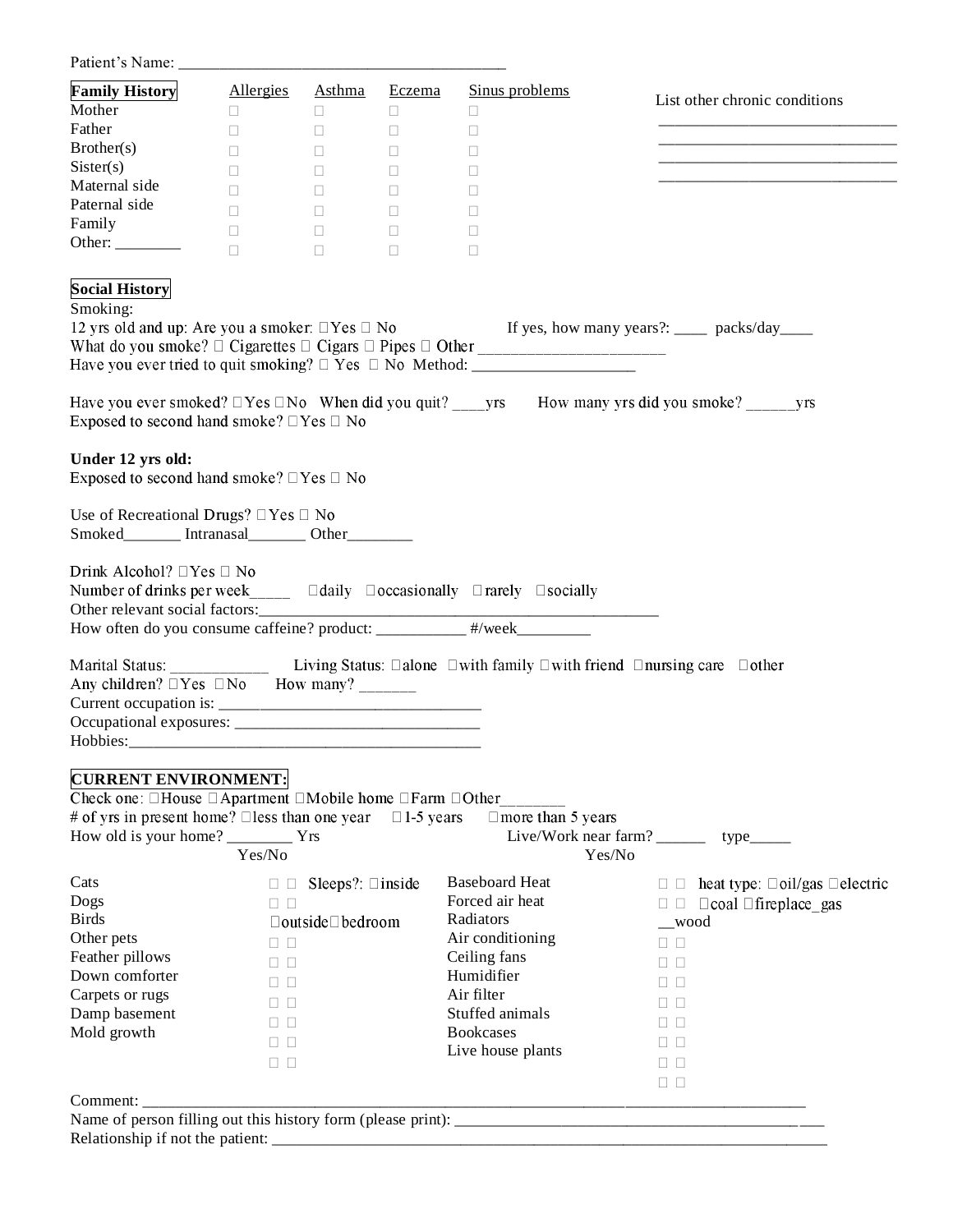## *ADULT & PEDIATRIC ALLERGIST OF CENTRAL JERSEY*

*JAYESH G. KANUGA, M.D. FACAAI, FACA LIGAYA V. CENTENO, M.D. FACAAI RUBY C. REYES, M.D. FACAAI* Diplomates of the American Board of Allergy and Immunology

1740 Oak Tree Road 260 State Route 34 Edison, NJ 08820 Matawan, NJ 07747 Tel: 732-906-1717 Tel: 732-566-0066 Fax: 732-906-1781 Fax: 732-960-1781

### **CONSENT FOR DISCLOSURE OF PATIENT INFORMATION**

The Privacy Rule that is contained in HIPPA establishes a federal requirement that health care providers obtain a patient's written consent before using or disclosing the patient's personal health information to carry out treatment, payment, or health care operations (TPO). This must be obtained before information may be used or disclosed for TPO purposes, except in emergency situations.

The following information must be included in a medical record release form used by the Practice to be in compliance with HIPPA requirements.

I understand that by giving consent I am permitting my personal health information to be disclosed to persons who will be involved in my treatment, it may also be used for payment and operational purposes, I have the right to review the Adult and Pediatric Allergist of Central Jersey's "notice of privacy practices" before I sign this consent. The provider reserves the right to change the terms of the notice of privacy practices. Changes in the privacy practices will be made available to me. I may request additional restrictions on access to this information for treatment, payment, or health care operations purposes. I understand that the provider may not be able to comply with this request. I request the following special

Restriction:

I understand that from time to time my physician and his/her staff may inform me of new drugs, treatments, or other services that may be appropriate for my condition and from time to time may inform me of new services that may be appropriate for a person in my situation (age, sex, etc.). I consent to the use of my identifiable patient information to notify me of such new drugs, treatments or other services that may be necessary for the continuity of my care or which may be of benefit in maintaining or improving my health with the understanding that the provider will not provide such information to others for marketing, fund-raising, or similar purposes without my specific consent.

I understand that I, or my representative, promptly upon request, may inspect, request correction of and obtain information from my medical record.

I may revoke this consent in writing at any time except to the extent that the provider has already acted in reliance on this consent.

|        | ______  | ____ |  |
|--------|---------|------|--|
| ~<br>້ | _______ |      |  |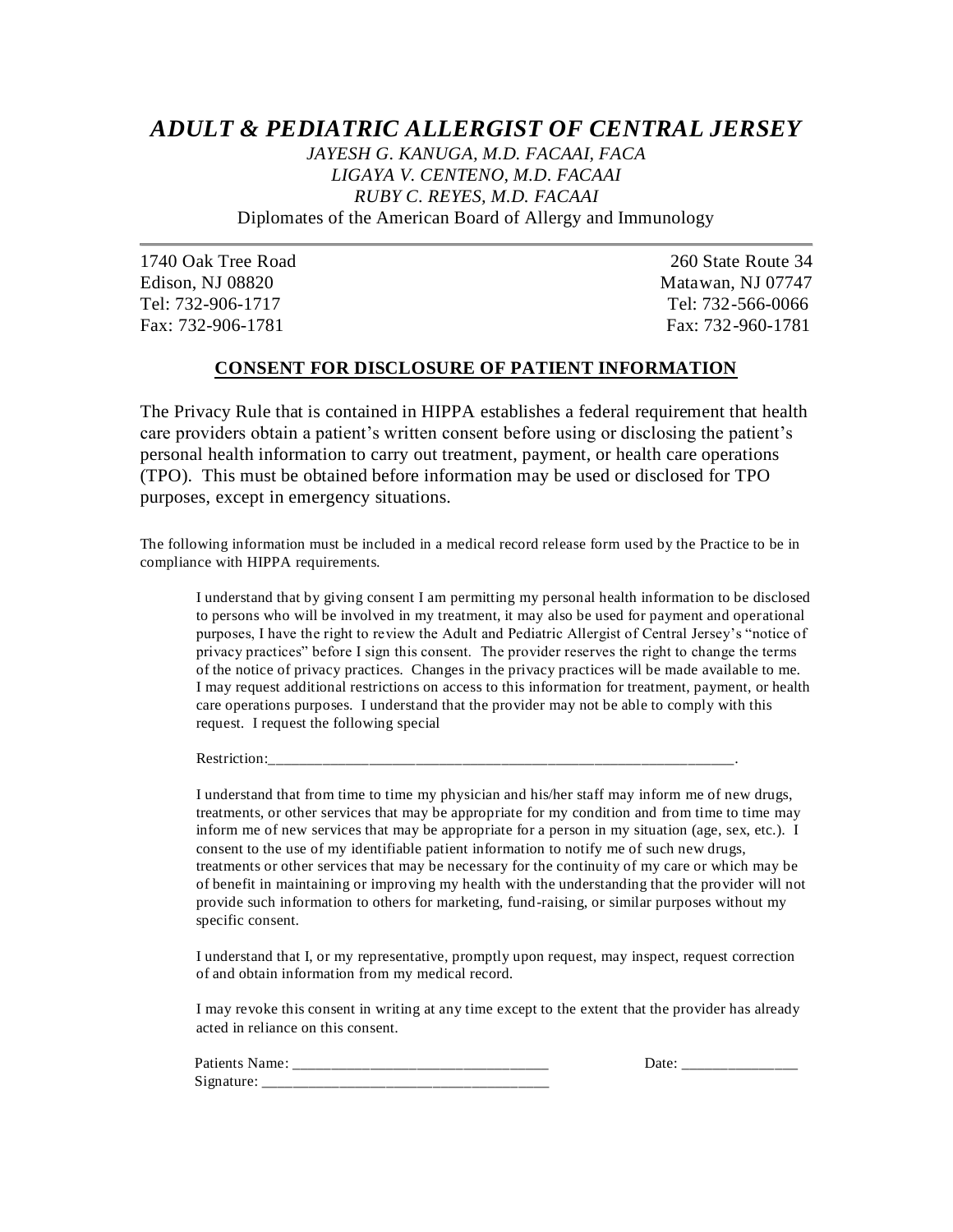## *ADULT & PEDIATRIC ALLERGIST OF CENTRAL JERSEY P.A. JAYESH G. KANUGA, M.D. FACAAI, FACA LIGAYA M. CENTENO, M.D. FACAAI RUBY E. REYES, M.D.FACAAI* Diplomates of the American Board of Allergy and Immunology

Edison, NJ 08820 Matawan, NJ 07747 Tel: 732-906-1717 Tel: 732-566-0066 Fax: 732-906-1781 Fax: 732-566-0046

1740 Oak Tree Road 260 State Route 34 South

### **Communication Consent**

HIPAA is an acronym for the Health Insurance Portability & Accountability Act of 1996, a federal law. The Administrative Simplification section of this act is of concern to our practice and requires us to comply with specific rules regarding:

- Unique identifiers for health plans, providers, individuals and employers.
- Healthcare transactions & code sets for transmitting electronic data.
- Privacy Regulations over discloser and use of health information.
- Security Regulations over protections of electronic health information.

All of these rules have been developed by the Department of Health & Human Services and will become final in a staged matter.

It will be the policy of Adult & Pediatric Allergist not to release confidential and/or unauthorized information by home telephone, answering machine, work telephone, voice mail, e-mail, cellular phone, pager and/or fax. Whenever returning telephone calls and an answering phone picks up, we will not leave a message if the name or telephone number is not on the recording to identify the residence. Information will not be left with an unauthorized person who may answer your telephone.

If you would like to have your medical information released to someone other than yourse lf, please complete the following:

\_\_\_\_\_\_\_\_\_\_\_\_\_\_\_\_\_\_\_\_\_\_\_\_\_\_\_\_\_\_\_\_\_\_\_\_\_\_\_\_\_\_\_\_\_\_\_\_\_ \_\_\_\_\_\_\_\_\_\_\_\_\_\_\_\_

I authorize Adult & Pediatric Allergist to leave medical information pertaining to my care by the following methods and will assume responsibility to notify them whenever this information changes.

| Home Telephone              | <b>Yes</b> | N <sub>0</sub> |    |
|-----------------------------|------------|----------------|----|
| Answering Machine           | <b>Yes</b> | N <sub>0</sub> |    |
| Work Telephone              | <b>Yes</b> | N <sub>0</sub> |    |
| Voice Mail                  | Yes        | N <sub>0</sub> |    |
| Cellular Phone              | <b>Yes</b> | N <sub>0</sub> |    |
| Pager                       | <b>Yes</b> | N <sub>0</sub> |    |
| Please list authorizations: |            |                |    |
|                             |            | Yes            | No |
|                             |            | Yes            | No |
|                             | Yes        | No             |    |
|                             | Yes        | No             |    |
|                             | Yes        | No             |    |
|                             |            |                |    |

Patient/Guardian Signature Date Date of the Date of the Date of the Date of the Date of the Date of the Date of the Date of the Date of the Date of the Date of the Date of the Date of the Date of the Date of the Date of th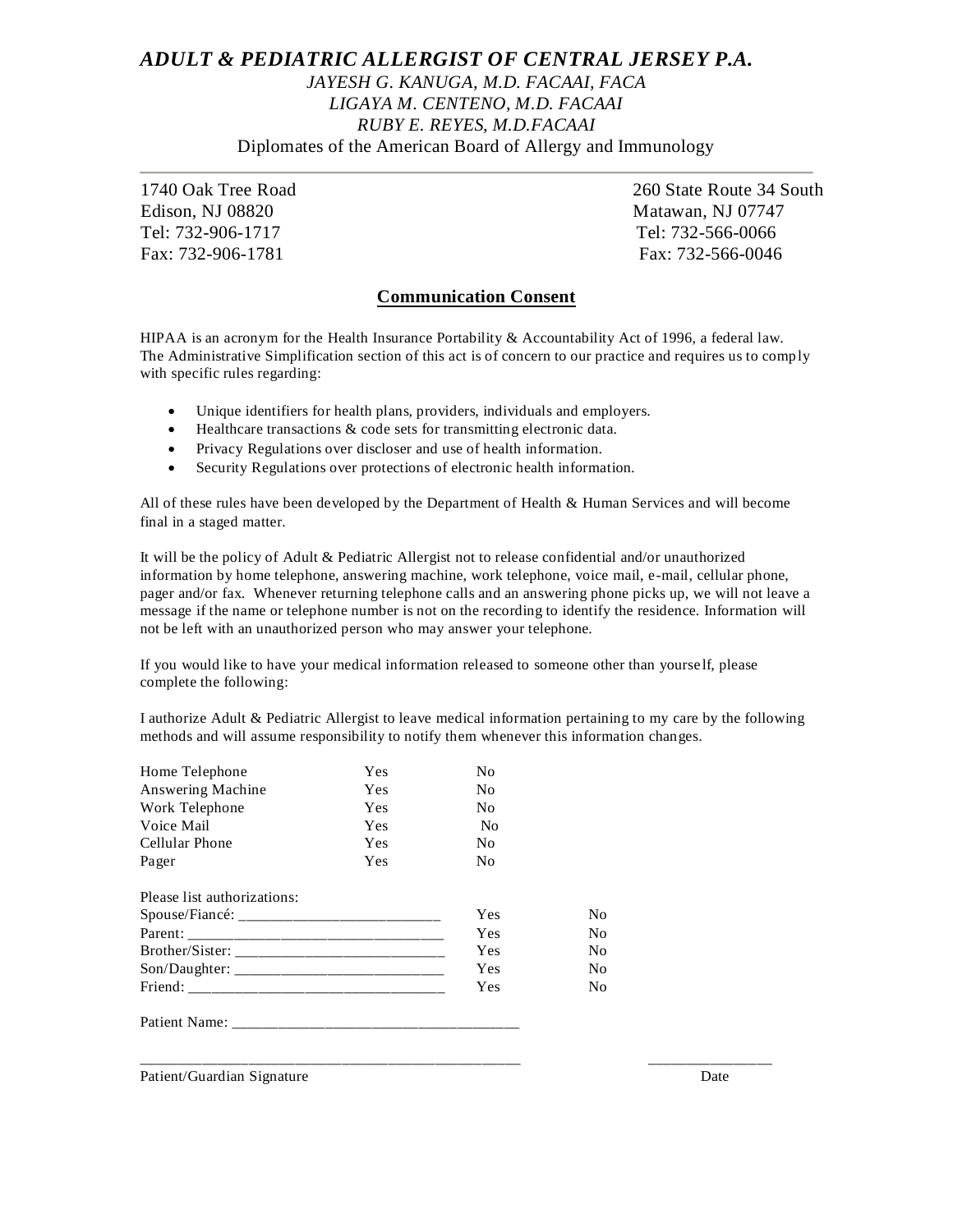## *ADULT & PEDIATRIC ALLERGIST OF CENTRAL JERSEY P.A.*

## *JAYESH G. KANUGA, M.D. FACAAI, FACA LIGAYA M. CENTENO, M.D. FACAAI RUBY E. REYES, M.D.FACAAI* Diplomates of the American Board of Allergy and Immunology

 Edison, NJ 08820 Matawan, NJ 07747 Tel: 732-906-1717 Tel: 732-566-0066 Fax: 732-906-1781 Fax: 732-566-0046

1740 Oak Tree Road 260 State Route 34

Name: \_\_\_\_\_\_\_\_\_\_\_\_\_\_\_\_\_\_\_\_\_\_\_\_\_\_\_\_\_\_\_\_ Account #: \_\_\_\_\_\_\_\_\_DOB: \_\_\_\_\_\_\_\_\_ Date: \_\_\_\_\_\_\_\_\_

# **Advance Directive**

Do you have Advance Directive/Living Will? (For patients 18 and above).

Yes [ ] No [ ]

# **Cultural/Linguistic barriers to Care**

\_\_\_\_\_\_\_\_\_\_\_\_\_\_\_\_\_\_\_\_\_\_\_\_\_\_\_\_\_\_\_\_\_\_\_\_\_\_\_\_\_\_\_\_\_\_\_\_\_\_\_\_\_\_\_\_\_\_\_\_\_\_\_\_\_\_\_\_\_\_\_\_\_\_\_\_\_\_

Do you have any of the following? (Please circle)

Poor Vision Language Barrier

Poor Hearing Religious/Cultural barriers

None of the above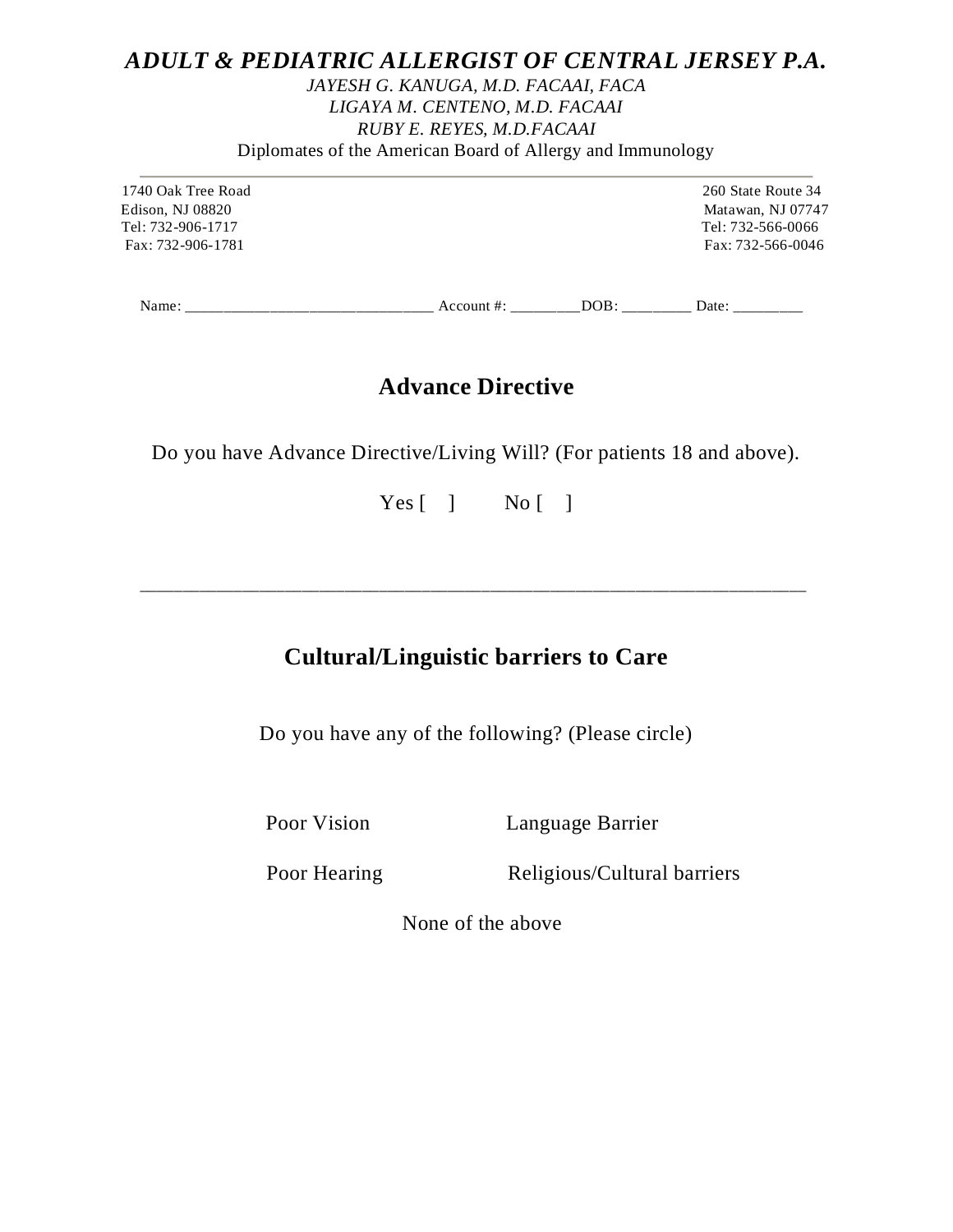## *ADULT & PEDIATRIC ALLERGIST OF CENTRAL JERSEY P.A. JAYESH G. KANUGA, M.D. FACAAI, FACA LIGAYA M. CENTENO, M.D. FACAAI RUBY E. REYES, M.D.FACAAI* Diplomates of the American Board of Allergy and Immunology

1740 Oak Tree Road 260 State Route 34 Edison, NJ 08820 Matawan, NJ 07747 Tel: 732-906-1717 Tel: 732-566-0066 Fax: 732-906-1781 Fax: 732-566-0046

#### **Financial Policy**

We welcome you to our practice. The following is a statement of our financial policy. All patients must complete this form before seeing the doctor.

Unless previous arrangements have been made, all payments are due at the time of service. Payment may be made by cash, check, MasterCard, Visa or Discover. We will only bill insurance carriers with whom we participate.

Regarding Manage care insurance with which we participate: You are responsible to supply our staff with your primary and secondary insurance identification card(s) at the time of your appointment. If your insurance company requires a referral from your primary doctor, you must also present this to our receptionist prior to begin seen, as we cannot bill your insurance without it. If you do not obtain a referral when your insurance requires one, you will be required to pay for the service in full. If your insurance requires a co pay, it must be paid at the time of the appointment.

At times your insurance carrier will deny payment for authorized services. If so, you may be asked to help resolve these issues with your carrier.

Regarding Non-Participating Insurances**:** If one of our physicians do not participate, the bill is your responsibility. We accept cash, check, MasterCard, Visa and Discover. Your insurance policy is a contract between you and your insurance company.

Our practice is committed to providing the highest quality of treatment to our patients, and we charge what is usual and customary for our area. We know how confusing insurance plans can be. If you have any questions, feel free to ask us. We may be able to help you.

Medicare: We do participate with Medicare. This means that we will submit your claims to Medicare. The 20% difference between what Medicare "allows" and what Medicare "pays" will be sent to your secondary insurance if you have one, or to you. You will also be responsible for payment of your yearly deductible.

Return Checks Fee: \$10.00**.** Our bank charges us a fee for any return check that is returned for "insufficient funds" and this will be added to the patient's bill if this occurs and their after payment must be made by cash, MasterCard, Visa or Discover.

Any outstanding balance for which the patient is responsible is due within 30 days of billing. Any account that has gone 60 days without payment is subject to immediate collection process. Accounts that go to collection will be subject to a 25% charge.

Thank you for your cooperation in understanding our financial policy. If you have any questions or concerns, please feel free to ask. If you cannot pay in full at time of service, please let us know before you see the doctor that you would like to discuss a payment plan.

I have read the above Adult & Pediatric Allergist of Central Jersey, PA Financial policy. I understand and agree to abide by its terms.

Signature of Patient/Parent/ Guardian Date

\_\_\_\_\_\_\_\_\_\_\_\_\_\_\_\_\_\_\_\_\_\_\_\_\_\_\_\_\_\_\_\_ \_\_\_\_\_\_\_\_\_\_\_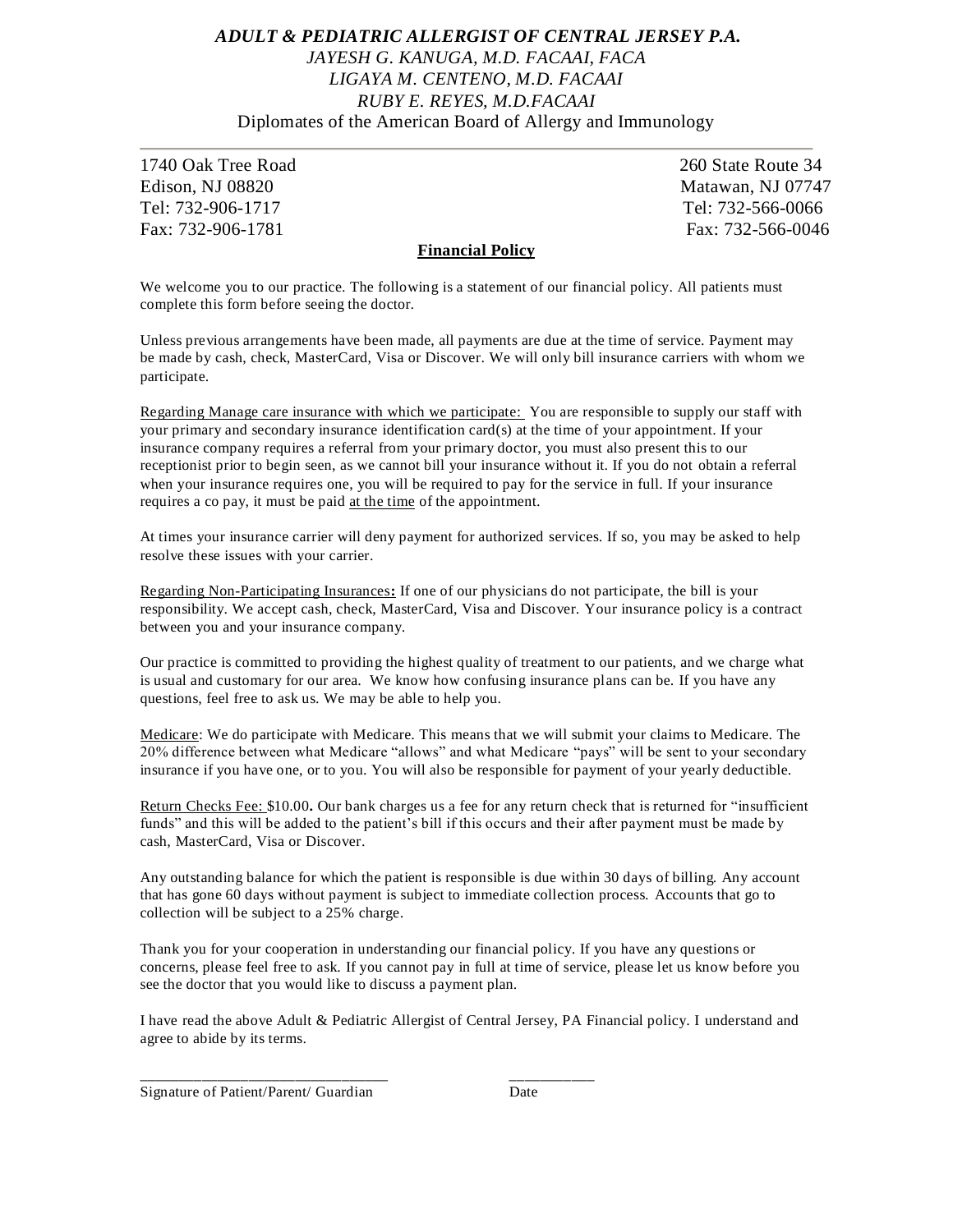## *ADULT & PEDIATRIC ALLERGIST OF CENTRAL JERSEY P.A.*

*JAYESH G. KANUGA, M.D. FACAAI, FACA LIGAYA V. CENTENO, M.D. FACAAI RUBY E. REYES, M.D*

Diplomates of the American Board of Allergy and Immunology

1740 Oak Tree Road 260 State Route 34 Edison, NJ 08820 Matawan, NJ 07747 Tel: 732-906-1717 Tel: 732-566-0066 Fax: 732-906-1781 Fax: 732-566-0046

#### **Non-Covered Services Member Consent Form**

I understand that the services and/or supplies listed below may not be considered eligible for benefits by my health insurance company. Services may be determined to be a non-covered service or investigational by my insurance company. I understand that my health insurance company may have restrictions, limitations, or non-covered services. Since I have chosen to obtain the services listed below, I agree to be financially responsible for any and all related charges if they are not covered by my insurance company.

Non-covered services may need to be paid at the time of service. Possible examples of non-covered services include, but are not limited to, Flu Vaccine, pneumococcal vaccine, pulmonary function test or FeNO.

Adult & Pediatrics Allergist will file a claim on your behalf and you will be responsible for any non-covered services. The patient should understand that they are responsible for checking their benefits with their insurance carrier before their appointment time. The billing department can assist you with any questions you may have

\_\_\_\_\_\_\_\_\_\_\_\_\_\_\_\_\_\_\_\_\_\_\_\_\_\_\_\_\_\_\_\_\_\_\_\_\_\_\_\_\_\_\_ \_\_\_\_\_\_\_\_\_\_\_\_\_\_\_\_\_

\_\_\_\_\_\_\_\_\_\_\_\_\_\_\_\_\_\_\_\_\_\_\_\_\_\_\_\_\_\_\_\_\_\_\_\_\_\_\_\_\_\_\_ \_\_\_\_\_\_\_\_\_\_\_\_\_\_\_\_\_\_

Patients Name Date of birth

Legal Guardian or Member Signature **Date** Date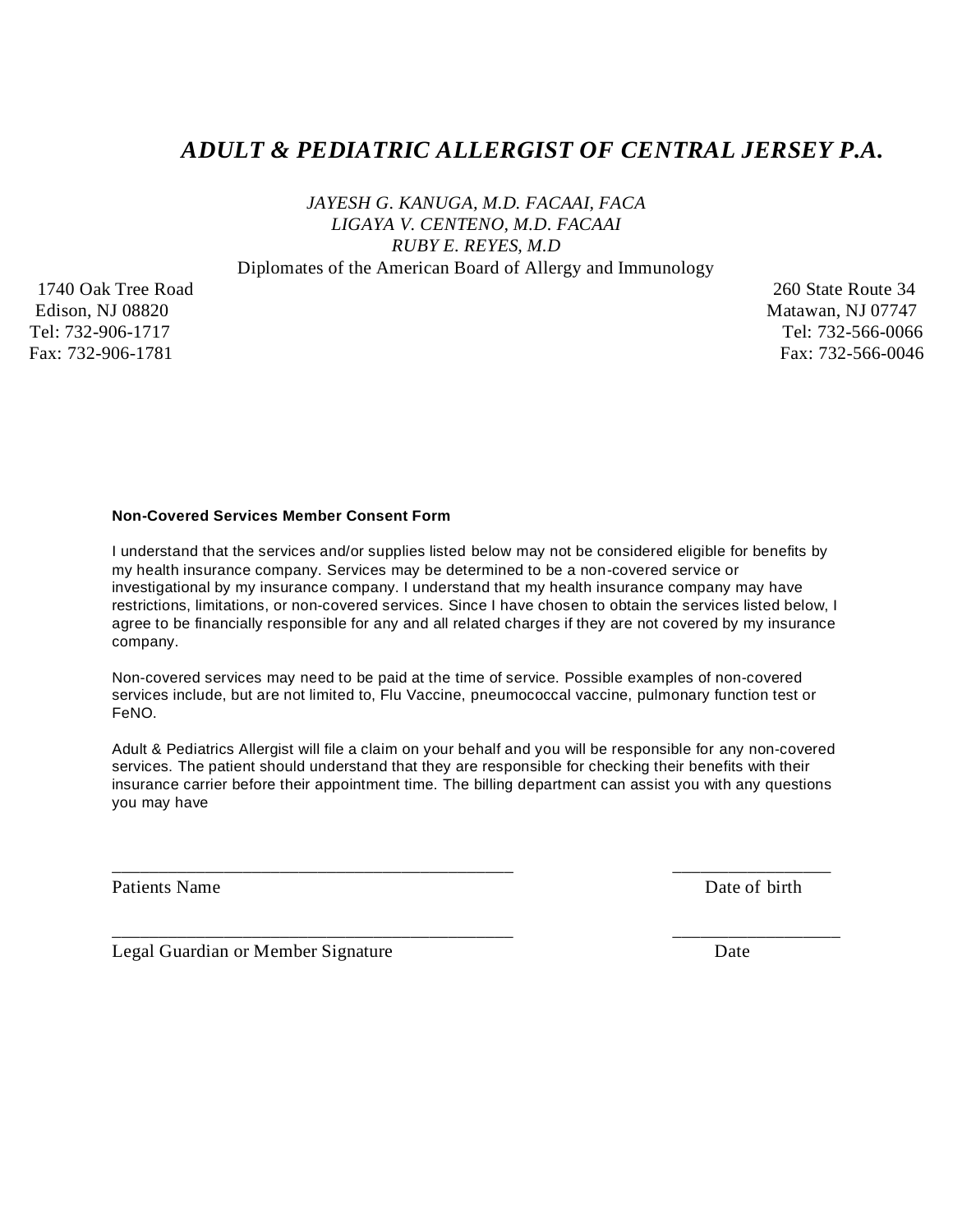**1740 Oak Tree Road 260 State Route 34 Edison, NJ 08820** Matawan, NJ 07747  **Tel: 732-906-1717 Tel: 732-566-0066 Fax: 732-906-1781 Fax: 732-566-0046**

### **PRIVACY ACT**

#### **THIS NOTICE DESCRIBES HOW MEDICAL INFORMATION ABOUT YOU MAY BE USED AND DISCLOSED AND HOW YOU CAN GET ACCESS TO THIS INFORMATION. PLEASE REVIEW IT CAREFULLY.**

#### **WE HAVE A LEGAL DUTY TO SAFEGUARD YOUR PROTECTED HEALTH INFORMATION (PHI).**

We are legally required to protect the privacy of your health information. We call this information "protected health information," or "PHI" for short, and it includes information that can be used to identify you that we've created or received about your past, present, or future health condition, the provision of health care to you, or the payment for this health care. We must provide you with this notice about our privacy practices that explains how, when, and why we use and disclose your PHI. With some exceptions, we may not use or disclose any more of your PHI than is necessary to accomplish the purpose of the use or disclosure. We are legally required to follow the privacy practices that are described in this notice.

However, we reserve the right to change the terms of this notice and our privacy policies at any time. Any changes will apply to the PHI we already have. Before we make an important change to our policies, we will promptly change this notice and post a new notice in [insert location where notice will be posted, e.g., main reception area]. You can also request a copy of this notice from the contact person listed in Section IV below at any time and can view a copy of this notice on our Web site at [insert Web site address if applicable].

#### **III. HOW WE MAY USE AND DISCLOSE YOUR PROTECTED HEALTH INFORMATION**.

We use and disclose health information for many different reasons. For some of these uses or disclosures, we need your prior consent or specific authorization. Below, we describe the different categories of uses and disclosures.

**A. Uses and Disclosures Relating to Treatment, Payment, or Health Care Operations Require Your Written Prior Consent**.

We may use and disclose your PHI with your consent for the following reasons:

- 1. **For treatment.** We may disclose your PHI to hospitals, physicians, nurses, and other health care personnel who provide you with health care services or are involved in your care. For example, if you're being treated for a knee injury, we may disclose your PHI to an x-ray technician in order to coordinate your care.
- 2. **To obtain payment for treatment.** We may use and disclose your PHI in order to bill and collect payment for the treatment and services provided to you. For example, we may provide portions of your PHI to our billing department and your health plan to get paid for the health care services we provided to you.
- 3. **For health care operations.** We may disclose your PHI in order to operate this practice. For example, we may use your PHI in order to evaluate the quality of health care services that You received or to evaluate the performance of the health care professionals who provided health care services to you. We may also provide your PHI to our accountants, attorneys, consultants, and others in order to make sure we're complying with the laws that affect us.

**8. For workers' compensation purposes.** We may provide PHI in order to comply with workers compensation laws.

**9. Appointment reminders and health-related benefits or services.** We may use PHI to provide appointment reminders or give you information about treatment alternatives, or other health care services or benefits we offer.

4. **Exceptions to consent requirements for treatment, payment, and health care operations.** Although your consent is required for numbers 1-3 of this section, above, we may disclose your PHI to others without your consent in certain situations. For example, your consent isn't required if you need emergency treatment, as long as we try to get your consent after treatment or we try to get your consent but your are unable to communicate with us (for example, if you are unconscious or in severe pain) and we think you would consent if you were able to do so.

#### **B. Certain Uses and Disclosures Do Not Require Your Consent.**

We may use and disclose your PHI without your consent or authorization for the following reasons:

- 1. **When a disclosure is required by federal, state or local law, judicial or administrative proceedings, or law enforcement.** For example, we make disclosures when a law requires that we report information to government agencies and law enforcement personnel about victims of abuse, neglect, or domestic violence; when dealing with gunshot or other wounds; or when ordered in a judicial of administrative proceeding.
- 2. **For public health activities.** For example, we report information about births, deaths, and various diseases, to government officials in charge of collecting that information, and we provide coroners, medical examiners, and funeral directors necessary information relating to an individual's death.
- 3. **For health oversight activities.** For example, we will provide information to assist the government when it conducts an investigation or inspection of a health care provider or organization.
- 4. **For purposes of organ donation.** We may notify organ procurement organizations to assist them in organ, eye, or tissue donation and transplants.
- 5. **For research purposes.** In certain circumstances, we may provide PHI in order to conduct medical research.
- 6. **To avoid harm.** In order to avoid a serious threat to the health or safety of a person or the public, we may provide PHI to law enforcement personnel or persons able to prevent or lessen such harm.
- 7. **For specific government functions.** We may disclose PHI of military personnel and veterans in certain situations. And we may disclose PHI for national security purposes, such as protecting the president of the United States or conducting intelligence operations.

#### **C. Use and Disclosure Where You to Have the Opportunity to Object:**